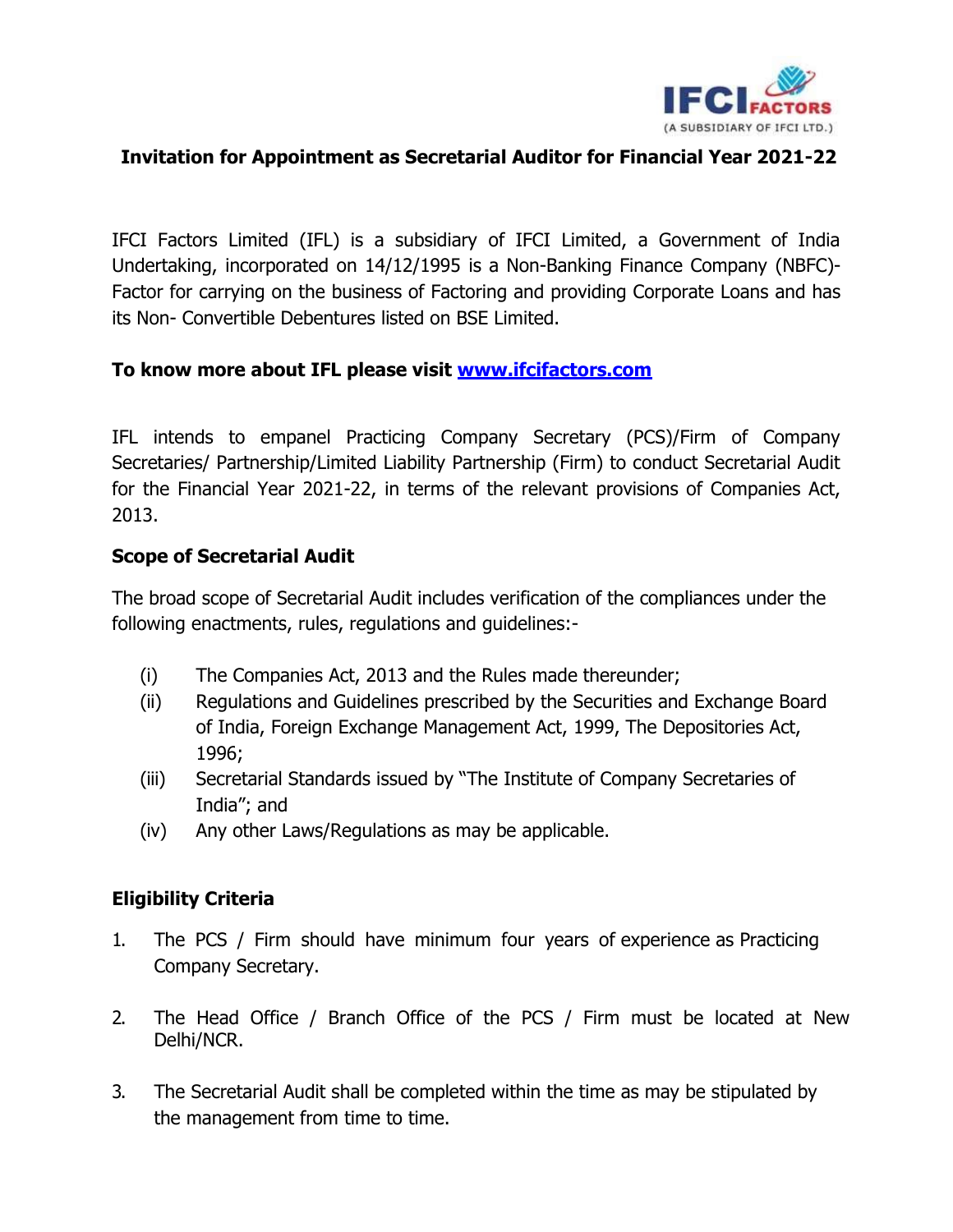

- 4. The audit work has to be conducted at the Registered Office of IFL which is at  $10<sup>th</sup>$ Floor, IFCI Tower 61, Nehru Place, New Delhi – 110019.
- 5. The Lead Partner/ Proprietor/ Individual should not have any direct/ indirect benefit/ conflict of interest with IFL and should not be disqualified to act as the Secretarial Auditor under any law for the time being in force.
- 6. The validity of empanelment will initially be for the Financial Year 2021-22. IFL at its sole discretion may extend the validity of empanelment mentioning such terms and conditions as may be approved by the Competent Authority, on year on year basis. However, it is expressly stated here that the said tenure is not to be construed as assured and IFL reserves the right not to extend to the tenure at its sole discretion without assigning any reason thereof.
- 7. The last date for receipt of the applications is up to 4.00 P.M. by  $20<sup>th</sup>$  December, 2021 at the Registered Office of the Company at IFCI Tower,  $10<sup>th</sup>$  Floor, 61 Nehru Place, New Delhi-110019. Applications received, if any after this date shall not be considered.
- 8. In case of any dispute arising out of or during assignment of contract, an amicable solution may be arrived at with discussion and reconciliation. However, in case of any dispute remaining unresolved, decision of Managing Director, IFL will be final and binding.
- 9. The Management of IFL/competent authority reserves the right to reject all or any of the quotations without assigning any reason(s), whatsoever. It also reserves the right to relax any eligibility criteria thereof, in case of difficulty.
- 10. IFL reserves the right to cancel/ restrict/ enlarge/ modify/ postpone and/or extend the date of receipt/ opening of quotations or withdraw the quotations without assigning any reason(s), whatsoever. In such case the applicants shall not be entitled to any form of compensation from IFL.